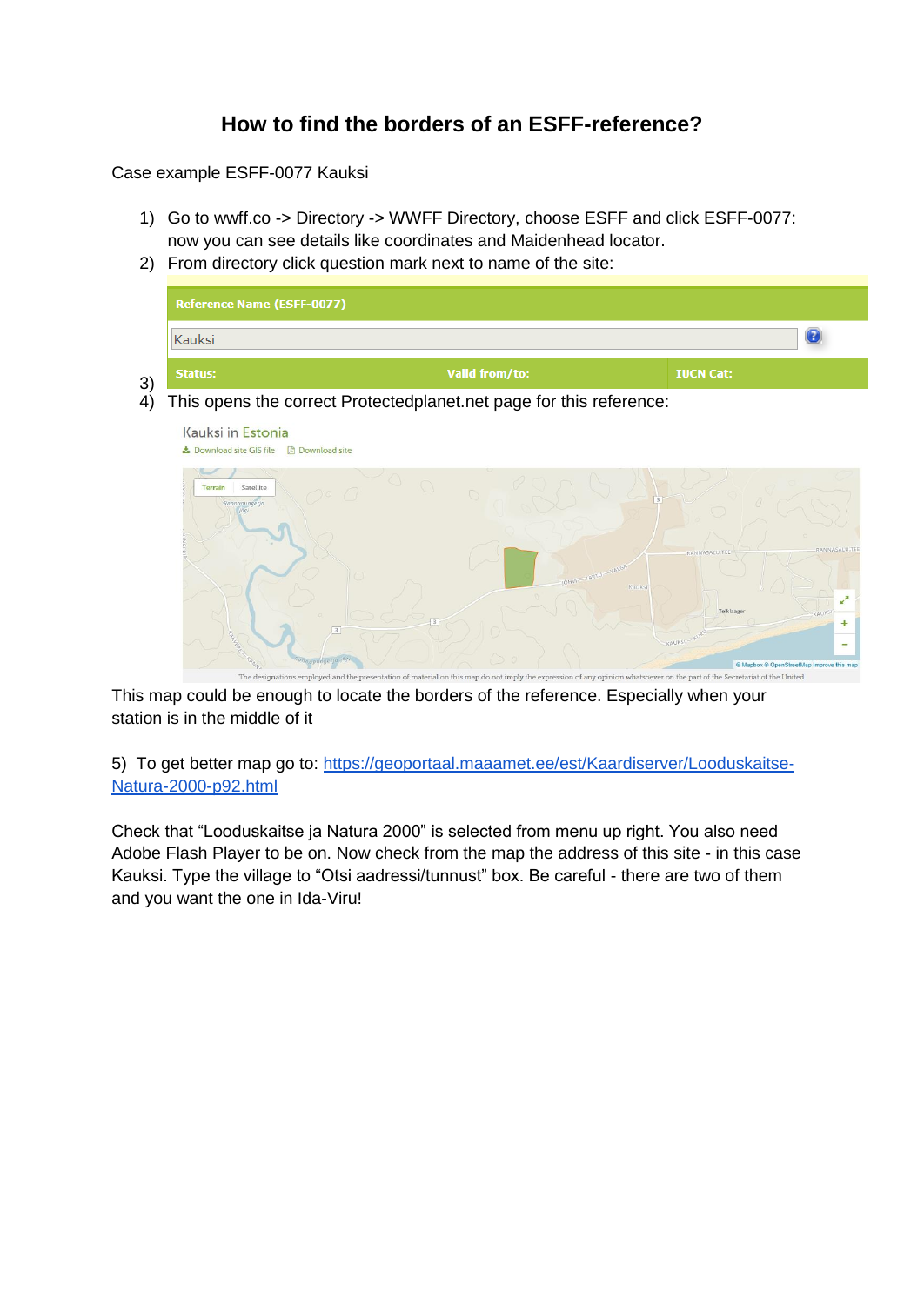|                                                                                                         | Tuvasta<br>Kaardirakendus<br>Looduskaitse ja Nai<br>vali maakond |
|---------------------------------------------------------------------------------------------------------|------------------------------------------------------------------|
| vali mõõtkava<br>vali ulatus                                                                            |                                                                  |
| ▲                                                                                                       |                                                                  |
| Otsi aadressi/tunnust                                                                                   |                                                                  |
| Kauksi                                                                                                  | $8 \times 12$                                                    |
|                                                                                                         |                                                                  |
| sa nü Kauksi küla, Põlva vald, Põlva maakond                                                            |                                                                  |
| Hu Kauksi küla, Alutaguse vald, Ida-Viru maakond<br>C-D                                                 |                                                                  |
| ෂෙ) <mark>kü</mark> 18150 Mooste - Kauksi tee, Kauksi küla, Põlva vald,                                 |                                                                  |
| sa kü 18150 Mooste - Kauksi tee, Kauksi küla, Põlva vald,                                               |                                                                  |
| මෙ <mark>i</mark> kü <mark>l</mark> Kauksi, Murika küla, Saaremaa vald, Saare maakon(                   |                                                                  |
| මෙ <mark>kü</mark> Kauksi gaasijaotusjaam, Kauksi küla, Põlva vald, Põ                                  |                                                                  |
| kü Kauksi harukraan, Kauksi küla, Põlva vald, Põlva ma<br>C-D                                           |                                                                  |
| kü Kauksi Viis, Kauksi küla, Põlva vald, Põlva maakond<br>C-D                                           |                                                                  |
| kü Kauksi Neli, Kauksi küla, Põlva vald, Põlva maakond<br>CD.                                           |                                                                  |
| kü <mark>l</mark> Kauksi telefonijaam, Kauksi küla, Põlva vald, Põlva r<br>$\left( \frac{1}{2} \right)$ |                                                                  |
| Kuva rohkem tulemusi                                                                                    |                                                                  |

6) "Kauksi küla, Alutaguse vald" opens new map. Now you need to find the correct site (they are with coloured borders - compare them to Protected Planet map). Find where are you and zoom, now you have a map! (This is how it looks when you select "Põhikaart" from upper left):